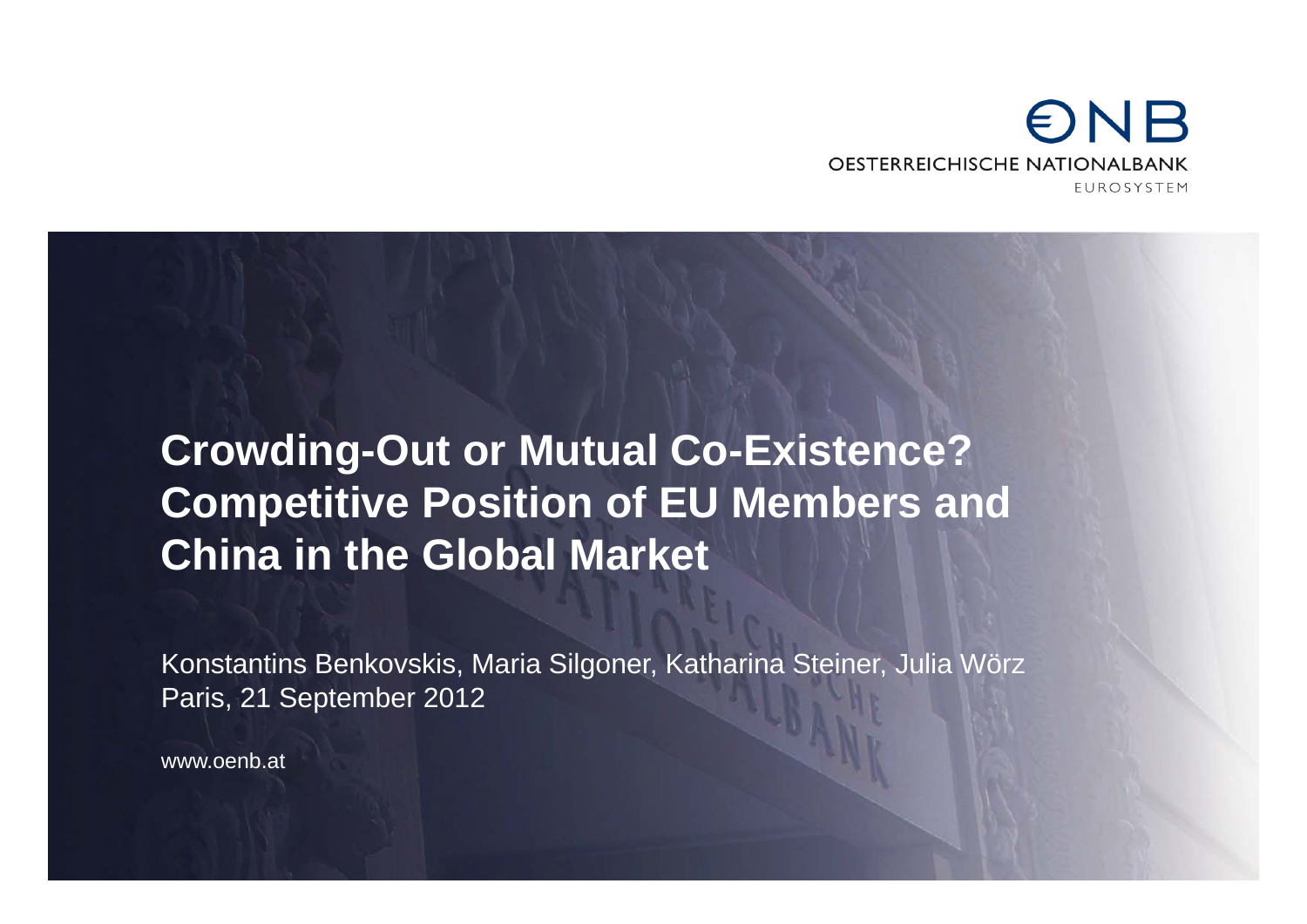# **ONB**

## **Topic and data**

**Topic: Is the emergence of China as trade competitor a threat to single EU countries?**

- **Dynamic Trade Link Analysis®**
- **China versus EU-27**
- **UN-COMTRADE**
- **6-digit HS-level**
- **1999 to 2011**
- **Matlap codes**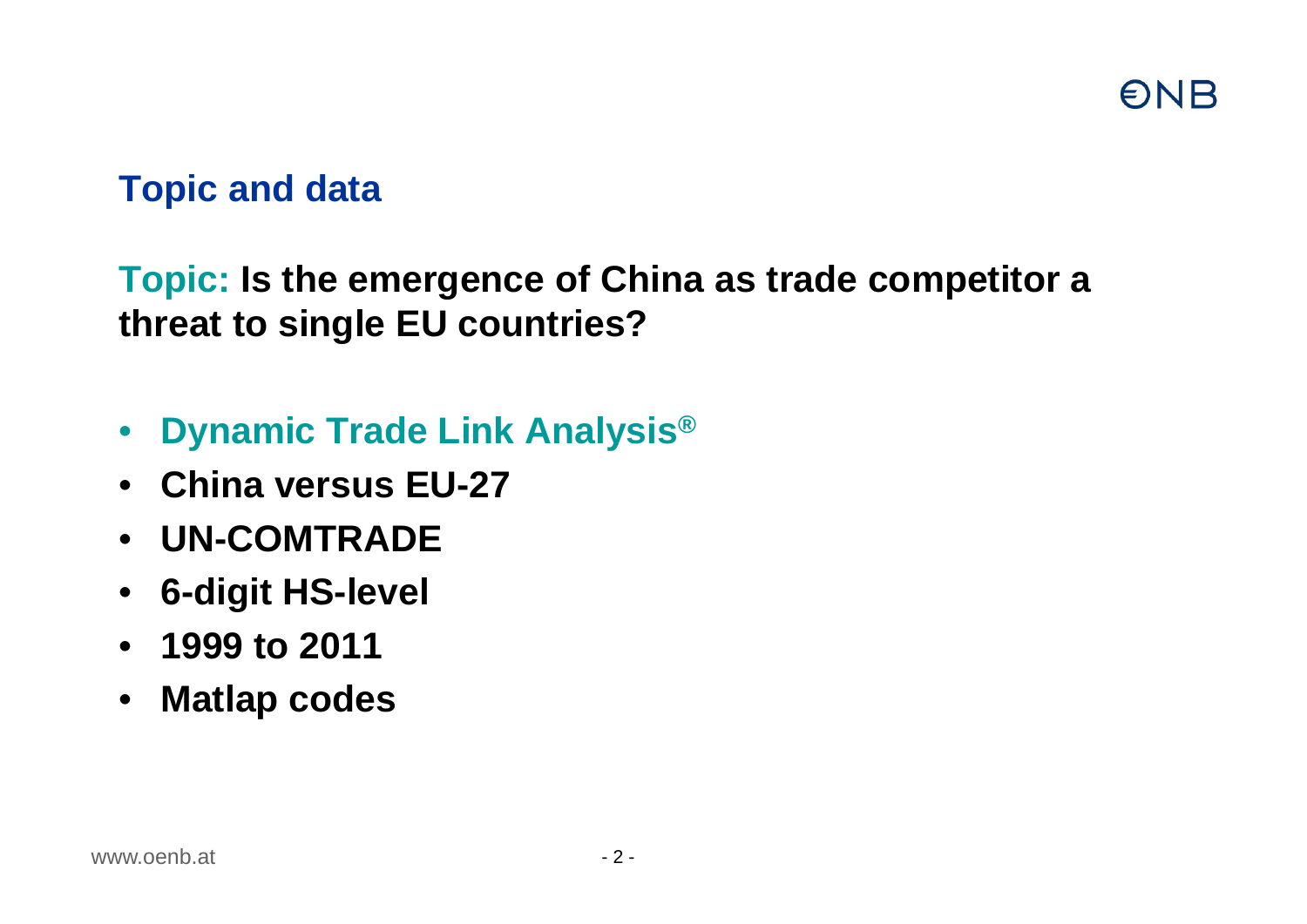**ONB** 

## **Export destinations**

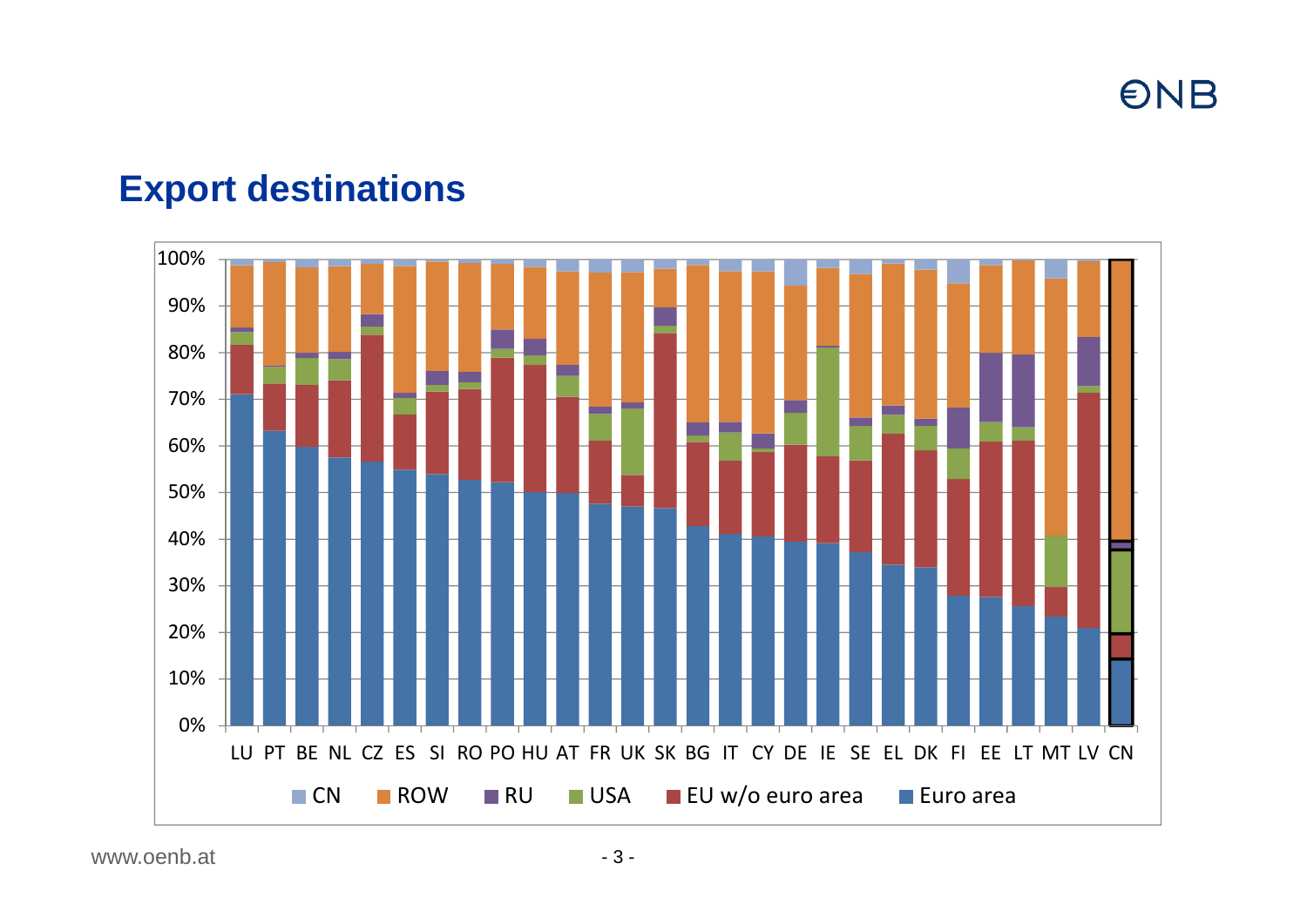# **Dynamic Trade Link Analysis® – 1**

• **Trade link: country A exports to a specific market B**

| Year 1 Year 2 Europe |                 |
|----------------------|-----------------|
|                      | <b>ACTIVE</b>   |
|                      | <b>INACTIVE</b> |
|                      | <b>ENTRY</b>    |
|                      | <b>EXIT</b>     |

- **Survival of trade link over at least two years**
- $\bullet$ **At least one of the partners is active in that market**
- $\bullet$ **Only third-country markets**
- $\bullet$ **Number of trade links (not value)**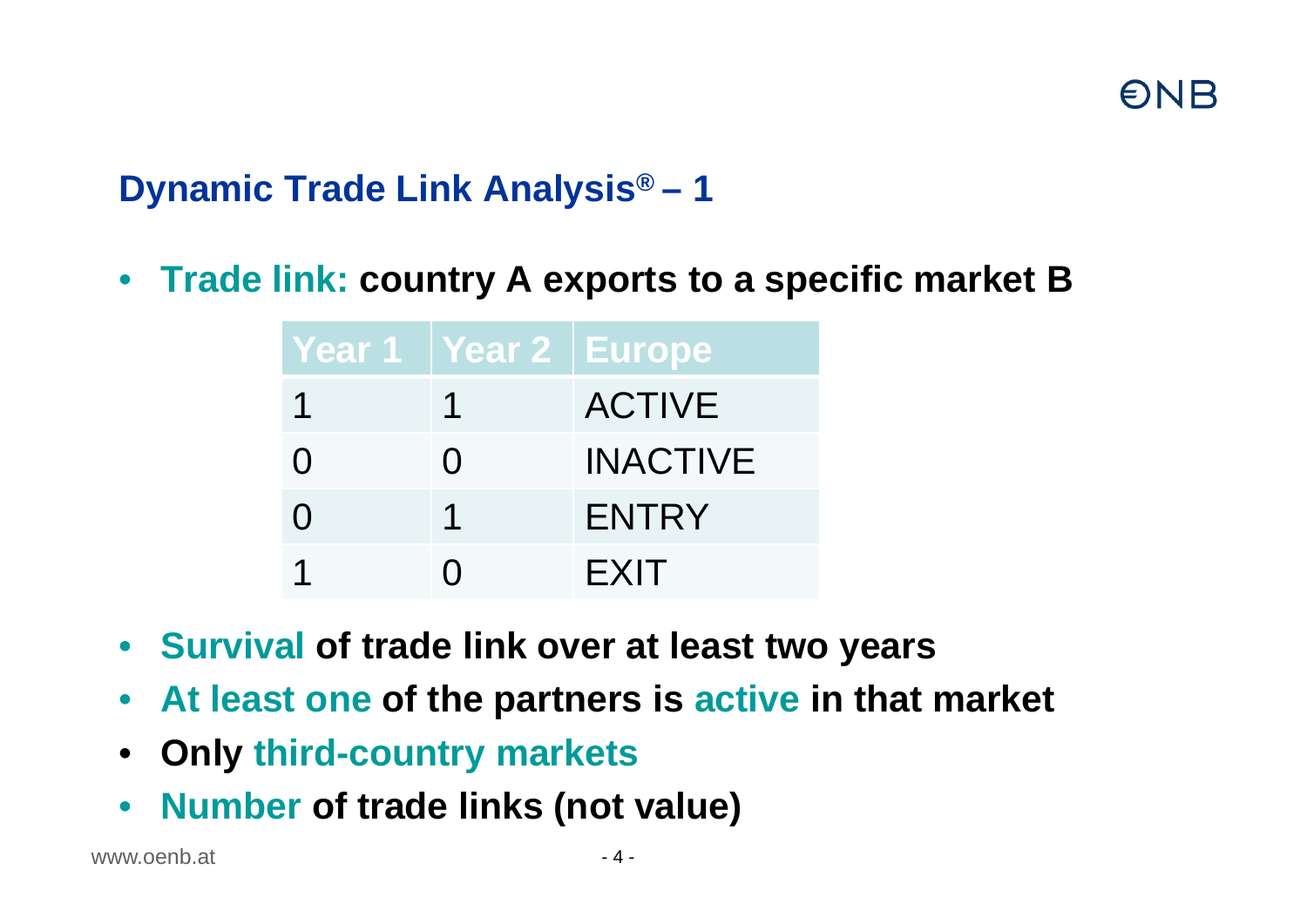## **Dynamic Trade Link Analysis® – 2**

| <b>Combinations</b>                       | <u>I Type of competitive pressure</u> |
|-------------------------------------------|---------------------------------------|
| ACTIVE-inactive<br><b>INACTIVE-active</b> | No competition                        |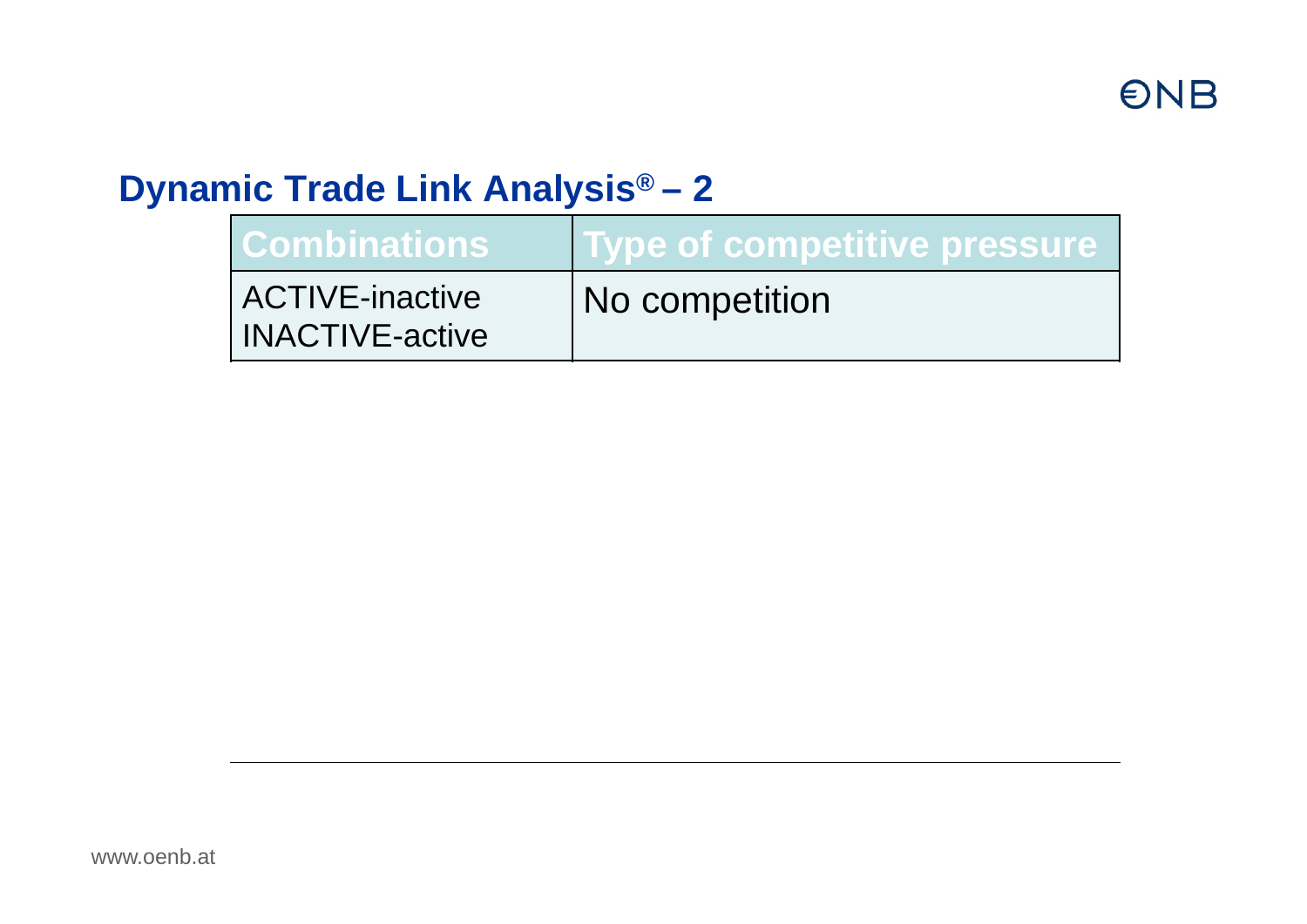### $\Omega$ 20 406080100DE IT FR GB ES NL BE AT SE DK PL CZ FI HU PT IE SK SI RO GRBG LT LU EE LV**No Competition** *(ACTIVE‐inactive, INACTIVE‐active) in % of all trade links*

*Source: UN*

*COMTRADE, own calculations. Shaded bars <sup>=</sup> 2001; solid bars <sup>=</sup> 2009.*

### **Existing Competition** *(ACTIVE‐active)*

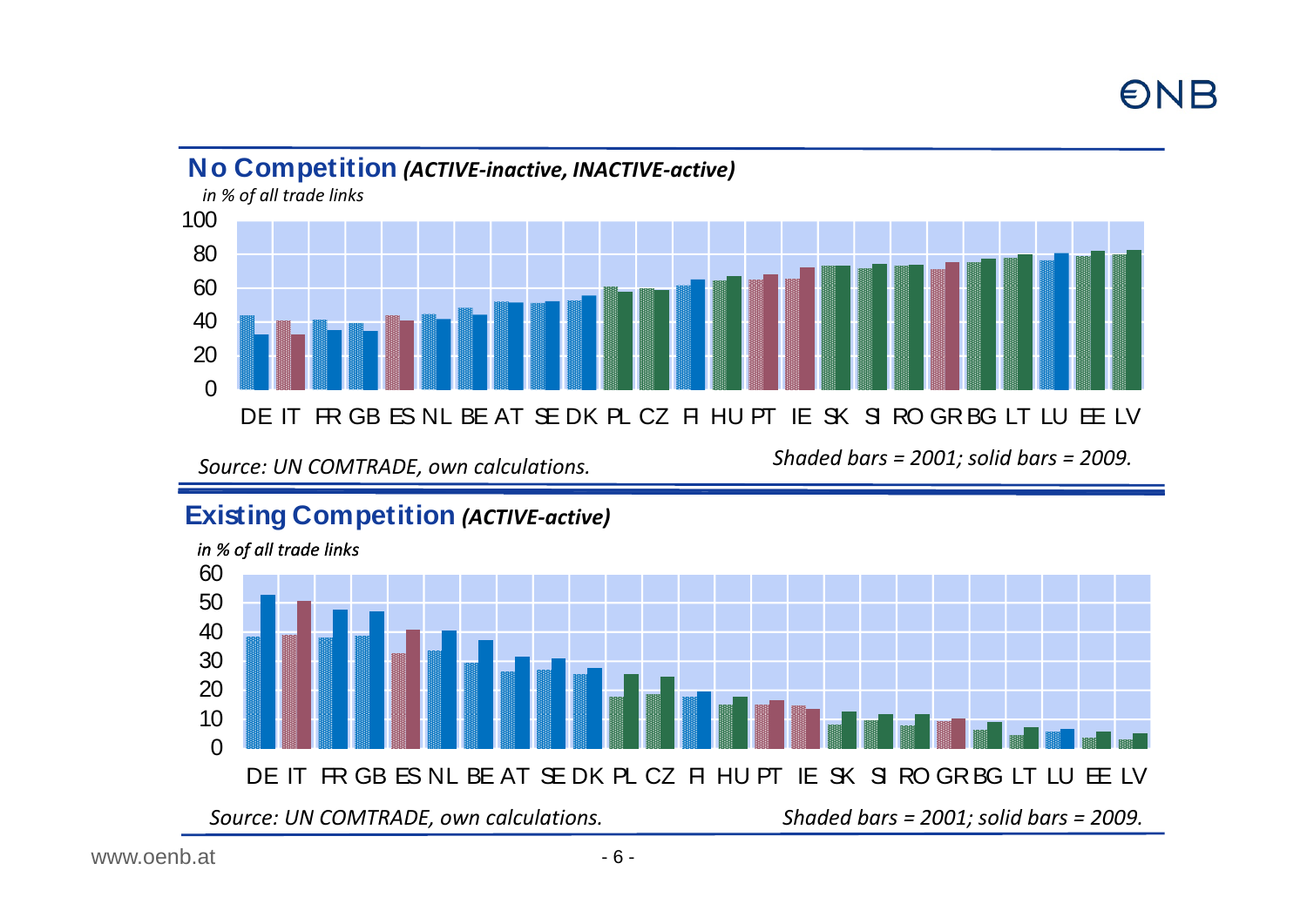

#### **Conquering New Markets** *(ENTRY‐inactive, INACTIVE‐entry)*

### **Leaving Unpromising Markets** *(EXIT‐inactive, INACTIVE‐exit, EXIT‐exit)*

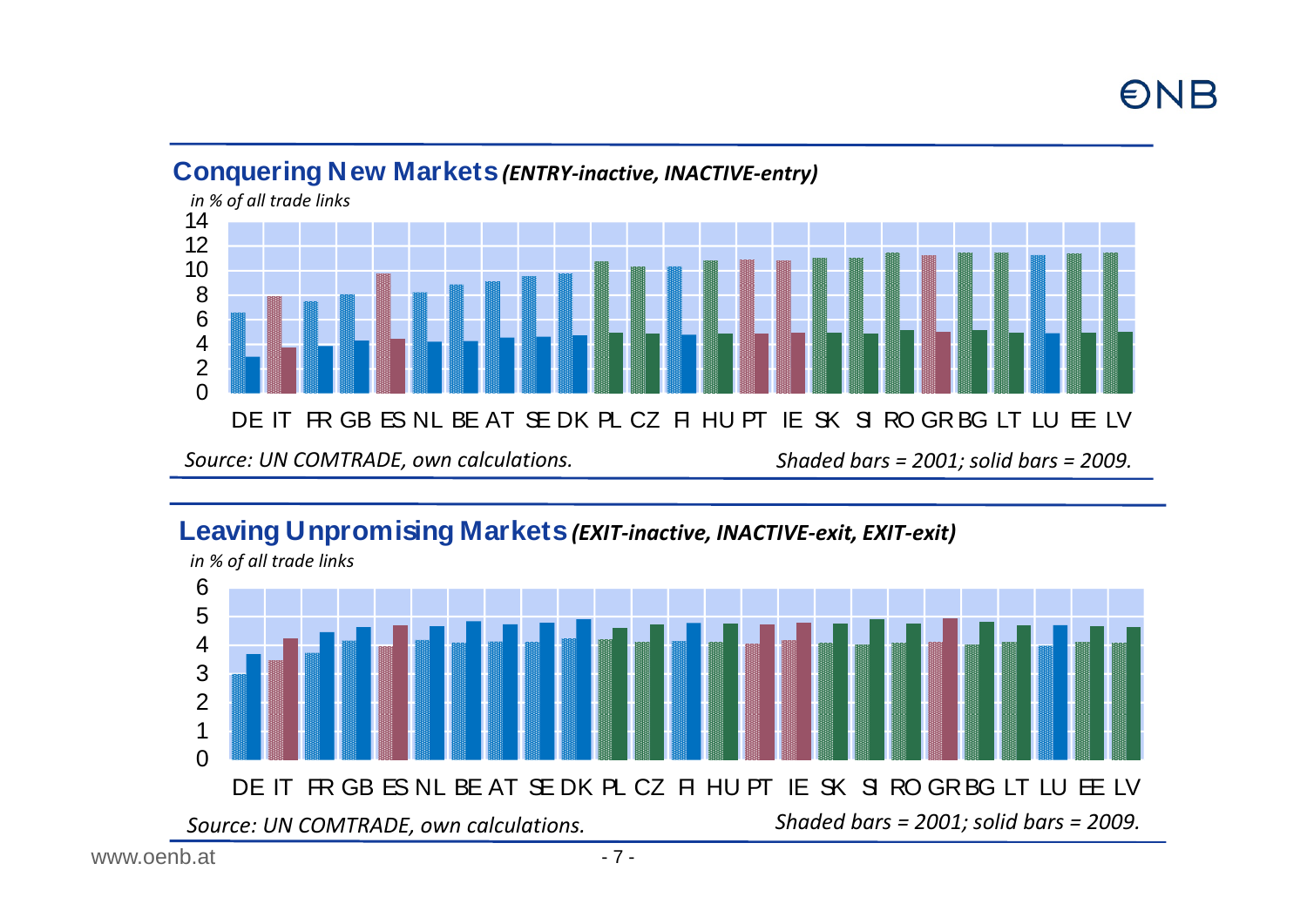#### **New Competition** *(ACTIVE‐entry, ENTRY‐active, ENTRY‐entry)*

 $\Omega$ 12 3 4 5 6 7 8 DE IT FR GB ES NL BE AT SE DK PL CZ FI HU PT IE SK SI RO GRBG LT LU EE LV*in % of all trade links Source: UN COMTRADE, own calculations. Shadedbars <sup>=</sup> 2001; solid bars <sup>=</sup> 2009.*

#### **Bilateral Competition: New competition from China**



*in % of "new competition" trade links*

**ONB**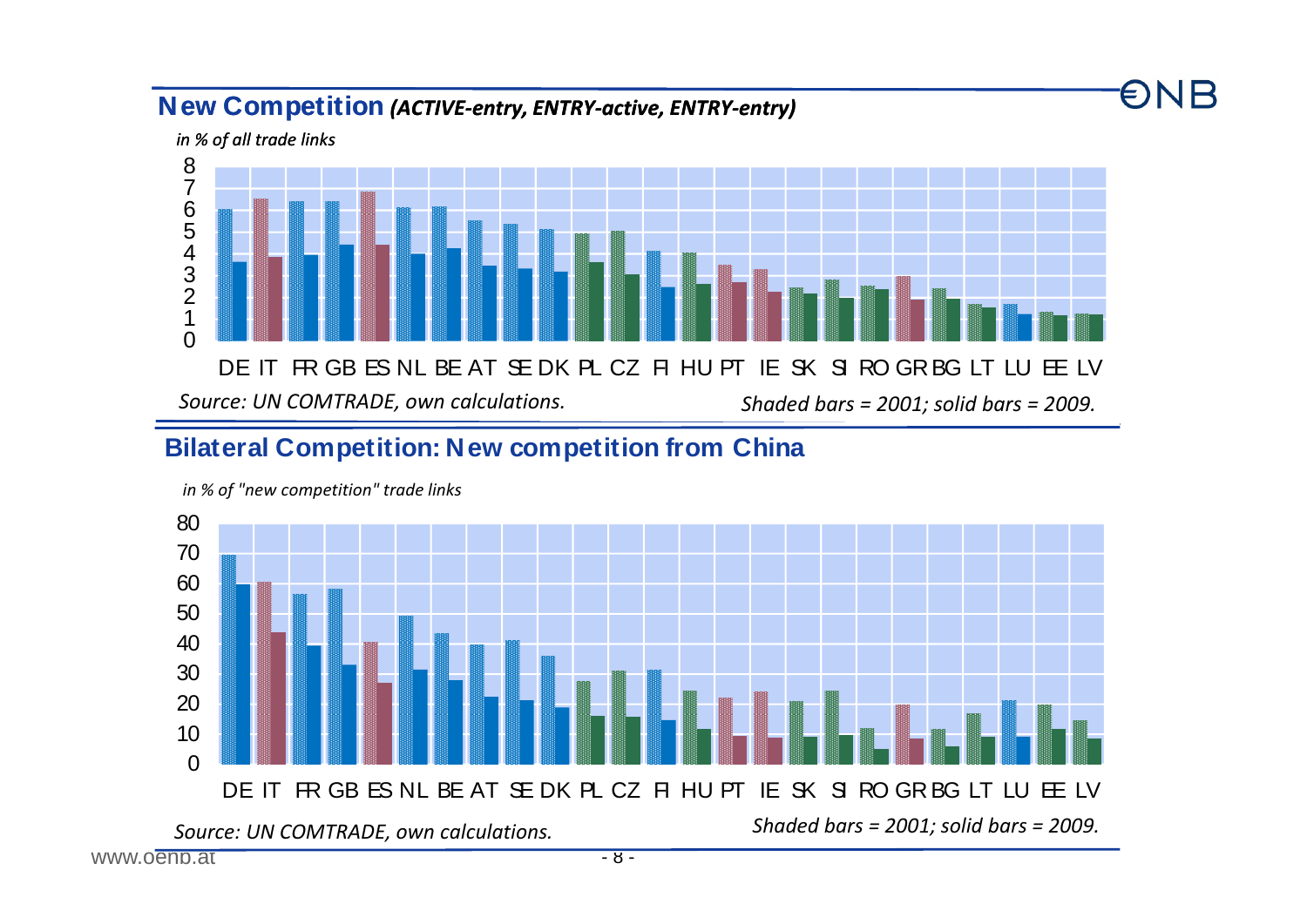

ONB

#### **Bilateral Competition: Crowding out by China**



#### **Crowding Out** *(EXIT‐active, EXIT‐entry, ACTIVE‐exit, ENTRY‐exit)*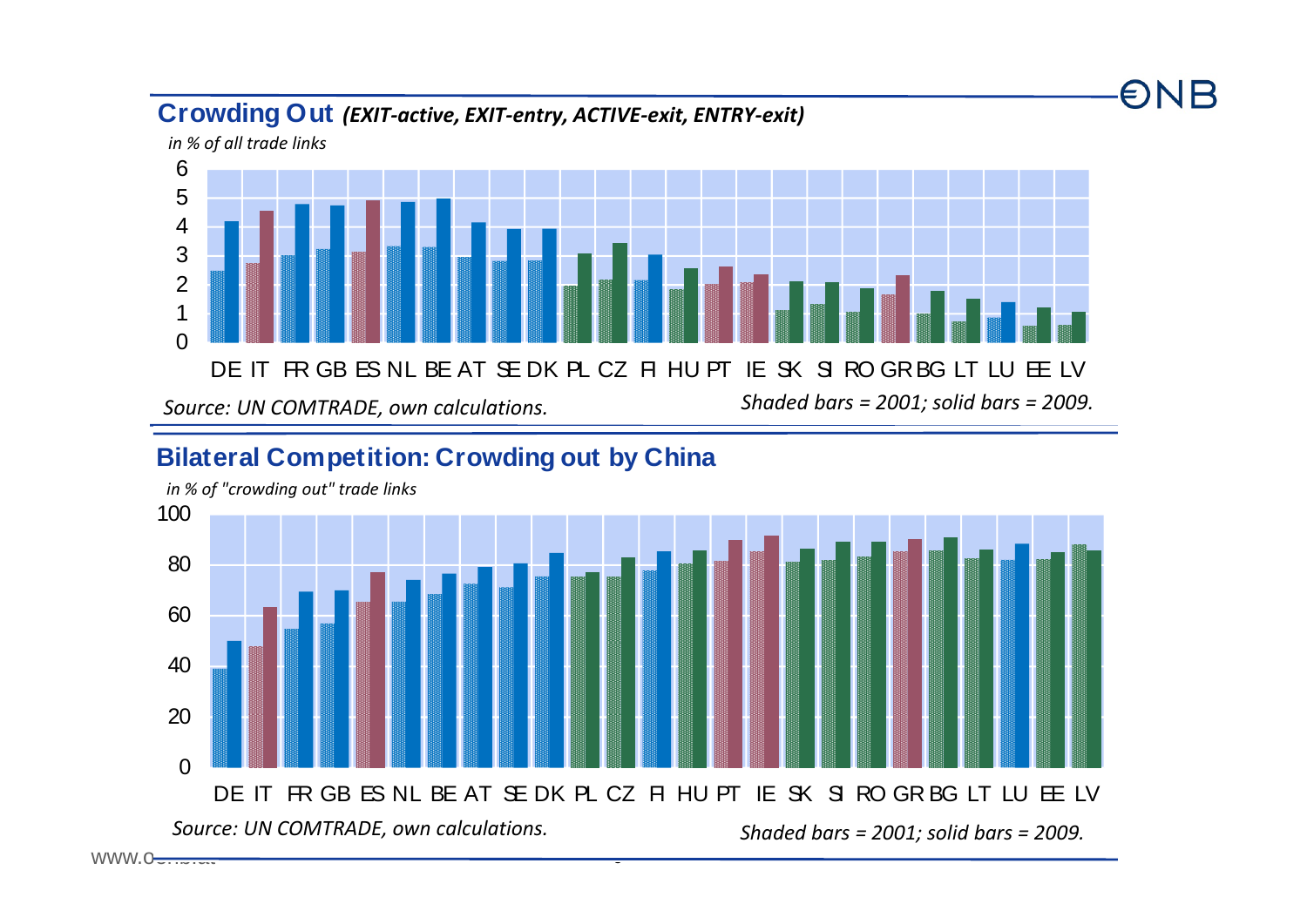## **Conclusions and Further Reseach**



*Source: UN COMTRADE, own calculations.*